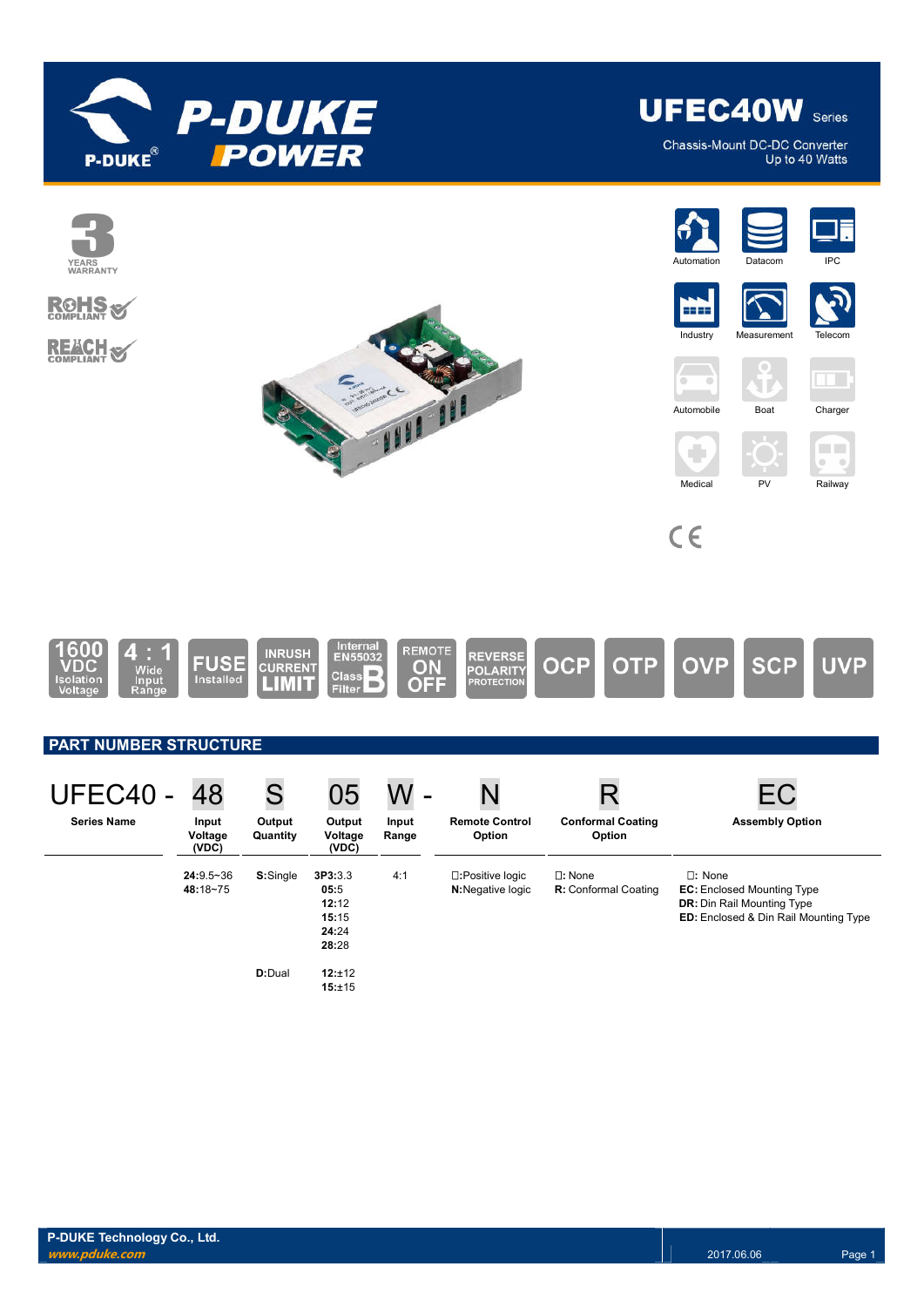

## **TECHNICAL SPECIFICATION** All specifications are typical at nominal input, full load and 25℃ unless otherwise noted

| <b>Model</b><br><b>Number</b> | Input Range   | <b>Output Voltage</b> | <b>Output Current</b><br>@Full Load |                | <b>Input Current</b><br>@ No Load | <b>Efficiency</b> | Maximum<br>Capacitor Load |
|-------------------------------|---------------|-----------------------|-------------------------------------|----------------|-----------------------------------|-------------------|---------------------------|
|                               | <b>VDC</b>    | <b>VDC</b>            | Min. Load<br>mA                     | Full Load<br>A | m <sub>A</sub>                    | $\%$              | μF                        |
| UFEC40-24S3P3W                | $9.5 - 36$    | 3.3                   | 0                                   | 10             | 81                                | 86                | 25750                     |
| <b>UFEC40-24S05W</b>          | $9.5 - 36$    | 5                     | $\mathbf 0$                         | 8              | 101                               | 87                | 13600                     |
| <b>UFEC40-24S12W</b>          | $9.5 - 36$    | 12                    | $\Omega$                            | 3.33           | 54                                | 86                | 2360                      |
| <b>UFEC40-24S15W</b>          | $9.5 - 36$    | 15                    | $\mathbf{0}$                        | 2.67           | 54                                | 86                | 1510                      |
| <b>UFEC40-24S24W</b>          | $9.5 - 36$    | 24                    | $\Omega$                            | 1.67           | 74                                | 85                | 600                       |
| <b>UFEC40-24S28W</b>          | $9.5 \sim 36$ | 28                    | $\Omega$                            | 1.33           | 80                                | 85                | 375                       |
| UFEC40-24D12W                 | $9.5 - 36$    | ±12                   | ±65                                 | ±1.67          | 63                                | 85                | ±1200                     |
| <b>UFEC40-24D15W</b>          | $9.5 - 36$    | ±15                   | ±50                                 | ±1.33          | 74                                | 85                | ±750                      |
| UFEC40-48S3P3W                | $18 \sim 75$  | 3.3                   | 0                                   | 10             | 61                                | 86                | 25750                     |
| <b>UFEC40-48S05W</b>          | $18 \sim 75$  | 5                     | $\mathbf{0}$                        | 8              | 66                                | 88                | 13600                     |
| UFEC40-48S12W                 | $18 - 75$     | 12                    | 0                                   | 3.33           | 32                                | 86                | 2360                      |
| <b>UFEC40-48S15W</b>          | $18 \sim 75$  | 15                    | $\Omega$                            | 2.67           | 32                                | 87                | 1510                      |
| UFEC40-48S24W                 | $18 - 75$     | 24                    | 0                                   | 1.67           | 39                                | 86                | 600                       |
| <b>UFEC40-48S28W</b>          | $18 \sim 75$  | 28                    | $\Omega$                            | 1.33           | 39                                | 85                | 375                       |
| UFEC40-48D12W                 | $18 - 75$     | ±12                   | ±65                                 | ±1.67          | 32                                | 86                | ±1200                     |
| <b>UFEC40-48D15W</b>          | $18 \sim 75$  | ±15                   | ±60                                 | ±1.33          | 32                                | 85                | ±750                      |

| <b>INPUT SPECIFICATIONS</b>   |                          |                           |           |        |                           |            |              |  |
|-------------------------------|--------------------------|---------------------------|-----------|--------|---------------------------|------------|--------------|--|
| <b>Parameter</b>              | <b>Conditions</b>        |                           |           | Min.   | Typ.                      | Max.       | <b>Unit</b>  |  |
| Operating input voltage range | 24Vin(nom)               |                           | 9.5       | 24     | 36                        | <b>VDC</b> |              |  |
|                               |                          | 48Vin(nom)                |           | 18     | 48                        | 75         |              |  |
| Input fuse                    | slow blow<br>24Vin(nom)  |                           |           | 8      |                           | A          |              |  |
|                               |                          | 48Vin(nom)                |           |        | 4                         |            |              |  |
| In-rush current               |                          |                           |           |        | 15                        |            | $\mathsf{A}$ |  |
| Start up voltage              |                          | 24Vin(nom)                |           |        |                           | 9.5        | <b>VDC</b>   |  |
|                               |                          | 48Vin(nom)                |           |        |                           | 18         |              |  |
| Shutdown voltage              |                          | 24Vin(nom)                |           | 7      | 8                         | 9          | <b>VDC</b>   |  |
|                               | 48Vin(nom)               |                           |           | 15     | 16                        | 17.5       |              |  |
| Start up time                 | Constant resistive load  | Power up                  |           |        | 100                       |            | ms           |  |
|                               |                          | Remote ON/OFF             |           |        | 20                        |            |              |  |
| Input surge voltage           | 100ms, max.              | 24Vin(nom)                |           |        |                           | 50         | <b>VDC</b>   |  |
|                               |                          | 48Vin(nom)                |           |        |                           | 100        |              |  |
| Remote ON/OFF                 | Referred to -Vin pin     | Positive logic            | DC-DC ON  |        | Open or $3 \sim 12$ VDC   |            |              |  |
|                               |                          | (Standard)                | DC-DC OFF |        | Short or $0 \sim 1.2$ VDC |            |              |  |
|                               |                          | Negative logic            | DC-DC ON  |        | Short or $0 \sim 1.2$ VDC |            |              |  |
|                               |                          | (Option)                  | DC-DC OFF |        | Open or $3 \sim 12$ VDC   |            |              |  |
|                               |                          | Input current of Ctrl pin |           | $-0.5$ |                           | 0.5        | mA           |  |
|                               | Remote off input current | 24Vin(nom)                |           | 10     |                           |            | mA           |  |
|                               |                          | 48Vin(nom)                |           |        | 5                         |            |              |  |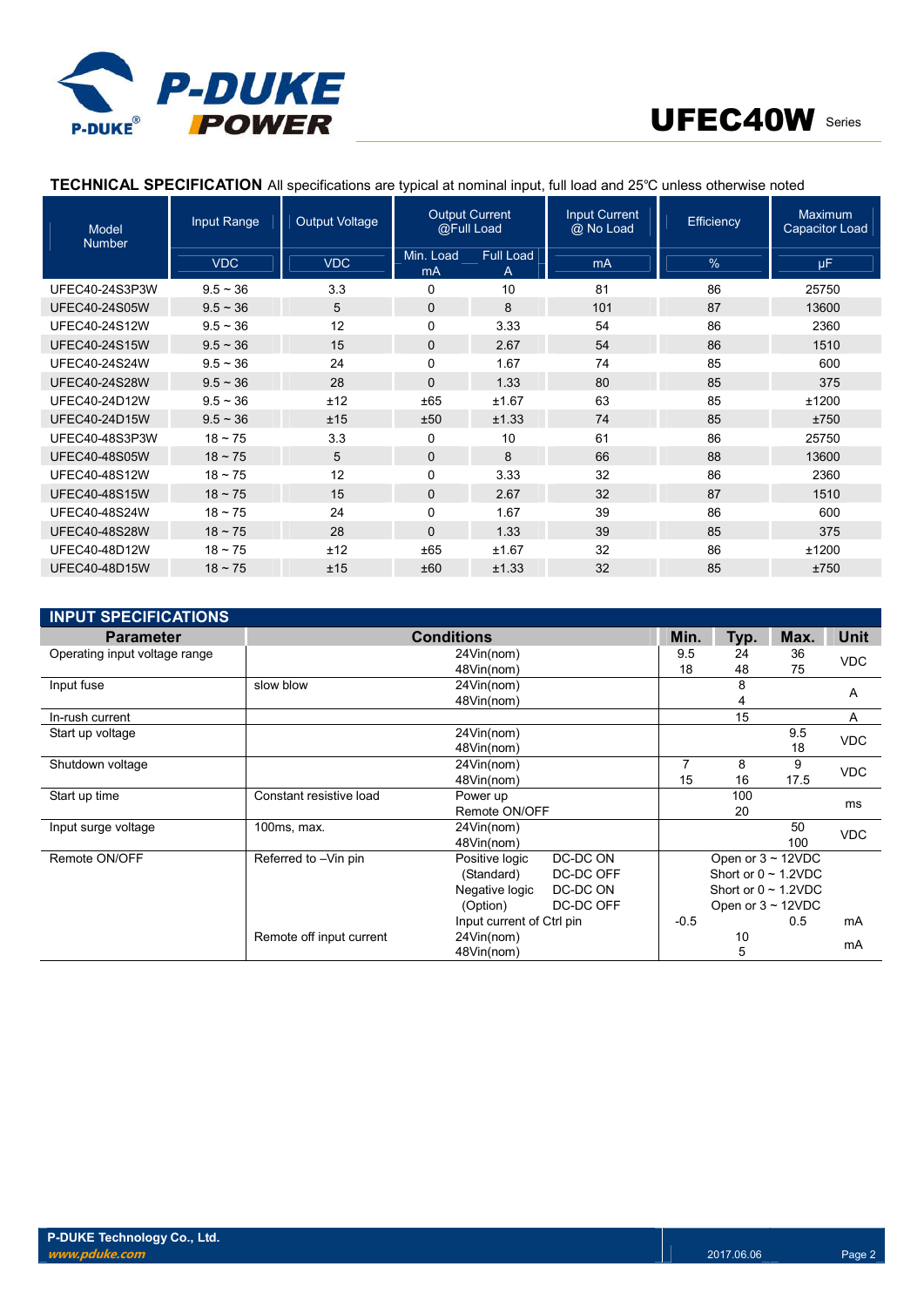



| <b>OUTPUT SPECIFICATIONS</b>     |                                    |                   |                 |         |      |                                 |             |
|----------------------------------|------------------------------------|-------------------|-----------------|---------|------|---------------------------------|-------------|
| <b>Parameter</b>                 |                                    | <b>Conditions</b> |                 | Min.    | Typ. | Max.                            | <b>Unit</b> |
| Voltage accuracy                 |                                    |                   | 3.3Vout         | $-1.5$  |      | $+1.5$                          | $\%$        |
|                                  |                                    |                   | <b>Others</b>   | $-1.0$  |      | $+1.0$                          |             |
| Line regulation                  | Low Line to High Line at Full Load |                   |                 | $-0.5$  |      | $+0.5$                          | $\%$        |
| Load regulation                  | Min. Load to Full Load             |                   | 3.3Vout         | $-1.5$  |      | $+1.5$                          | $\%$        |
|                                  |                                    |                   | Others          | $-1.0$  |      | $+1.0$                          |             |
| Cross regulation                 | Asymmetrical load 25%/100% FL      |                   | Dual            | $-5.0$  |      | $+5.0$                          | $\%$        |
| Voltage adjustability            | Single output                      |                   | 28Vout          | $-3$    |      | $+17$                           | $\%$        |
|                                  |                                    |                   | <b>Others</b>   | $-10$   |      | $+10$                           |             |
| Ripple and noise                 | Measured by 20MHz bandwidth        | Single            | 3.3Vout, 5Vout, |         | 50   |                                 |             |
|                                  |                                    |                   | 12Vout, 15Vout  |         | 75   |                                 | mVp-p       |
|                                  |                                    |                   | 24Vout, 28Vout  |         | 100  |                                 |             |
|                                  |                                    | Dual              | All             |         | 100  |                                 |             |
| Temperature coefficient          |                                    |                   |                 | $-0.02$ |      | $+0.02$                         | $\%$ /°C    |
| Transient response recovery time | 25% load step change               |                   |                 |         | 250  |                                 | μs          |
| Over voltage protection          | Zener diode clamp                  |                   | 3.3Vout         |         | 3.9  |                                 |             |
|                                  |                                    |                   | 5Vout           |         | 6.2  |                                 |             |
|                                  |                                    |                   | 12Vout          |         | 15   |                                 | <b>VDC</b>  |
|                                  |                                    |                   | 15Vout          |         | 20   |                                 |             |
|                                  |                                    |                   | 24Vout          |         | 30   |                                 |             |
|                                  |                                    |                   | 28Vout          |         | 36   |                                 |             |
| Output indicator                 |                                    |                   |                 |         |      | Green LED                       |             |
| Over load protection             | % of lout rated                    |                   |                 |         |      | 150                             | $\%$        |
| Short circuit protection         |                                    |                   |                 |         |      | Continuous, automatics recovery |             |

| <b>GENERAL SPECIFICATIONS</b> |                          |                                              |              |      |                      |                          |
|-------------------------------|--------------------------|----------------------------------------------|--------------|------|----------------------|--------------------------|
| <b>Parameter</b>              |                          | <b>Conditions</b>                            | Min.         | Typ. | Max.                 | <b>Unit</b>              |
| Isolation voltage             | minute                   | Input to Output<br>Input (Output) to Chassis | 1600<br>1600 |      |                      | <b>VDC</b>               |
| Isolation resistance          | 500VDC                   |                                              |              |      |                      | $G\Omega$                |
| Isolation capacitance         |                          |                                              |              |      | 4500                 | pF                       |
| Switching frequency           |                          |                                              | 270          | 300  | 330                  | kHz                      |
| Safety meets                  |                          |                                              |              |      | IEC/ UL/ EN60950-1   |                          |
| Chassis material              |                          |                                              |              |      |                      | Aluminum                 |
| Conformal coating             |                          |                                              |              |      | Impregnating varnish |                          |
| Weight                        |                          |                                              |              |      |                      | 122g (4.29oz)            |
| <b>MTBF</b>                   | MIL-HDBK-217F, Full load |                                              |              |      |                      | 6.080 x $10^{\circ}$ hrs |

| <b>ENVIRONMENTAL SPECIFICATIONS</b> |                      |       |        |        |              |  |
|-------------------------------------|----------------------|-------|--------|--------|--------------|--|
| <b>Parameter</b>                    | <b>Conditions</b>    | Min.  | Typ.   | Max.   | Unit         |  |
| Operating ambient temperature       | Without derating     | -40   |        | +55    | °C           |  |
|                                     | With derating        | $+55$ |        | $+92$  |              |  |
| Over temperature protection         | Case of DC/DC module |       | $+110$ |        | °C           |  |
| Storage temperature range           |                      | -40   |        | $+105$ | °C           |  |
| Thermal shock                       |                      |       |        |        | MIL-STD-810F |  |
| Vibration                           | ר⊢ W הS              |       |        |        | MIL-STD-810F |  |
|                                     | ∏N -∏EC              |       |        |        | MIL-STD-810F |  |
|                                     | ∏N -∏DR              |       |        |        | IEC60068-2-6 |  |
|                                     | コ⊟S⊟⊟W -⊟ED          |       |        |        | IEC60068-2-6 |  |
| Relative humidity                   |                      |       |        |        | 5% to 95% RH |  |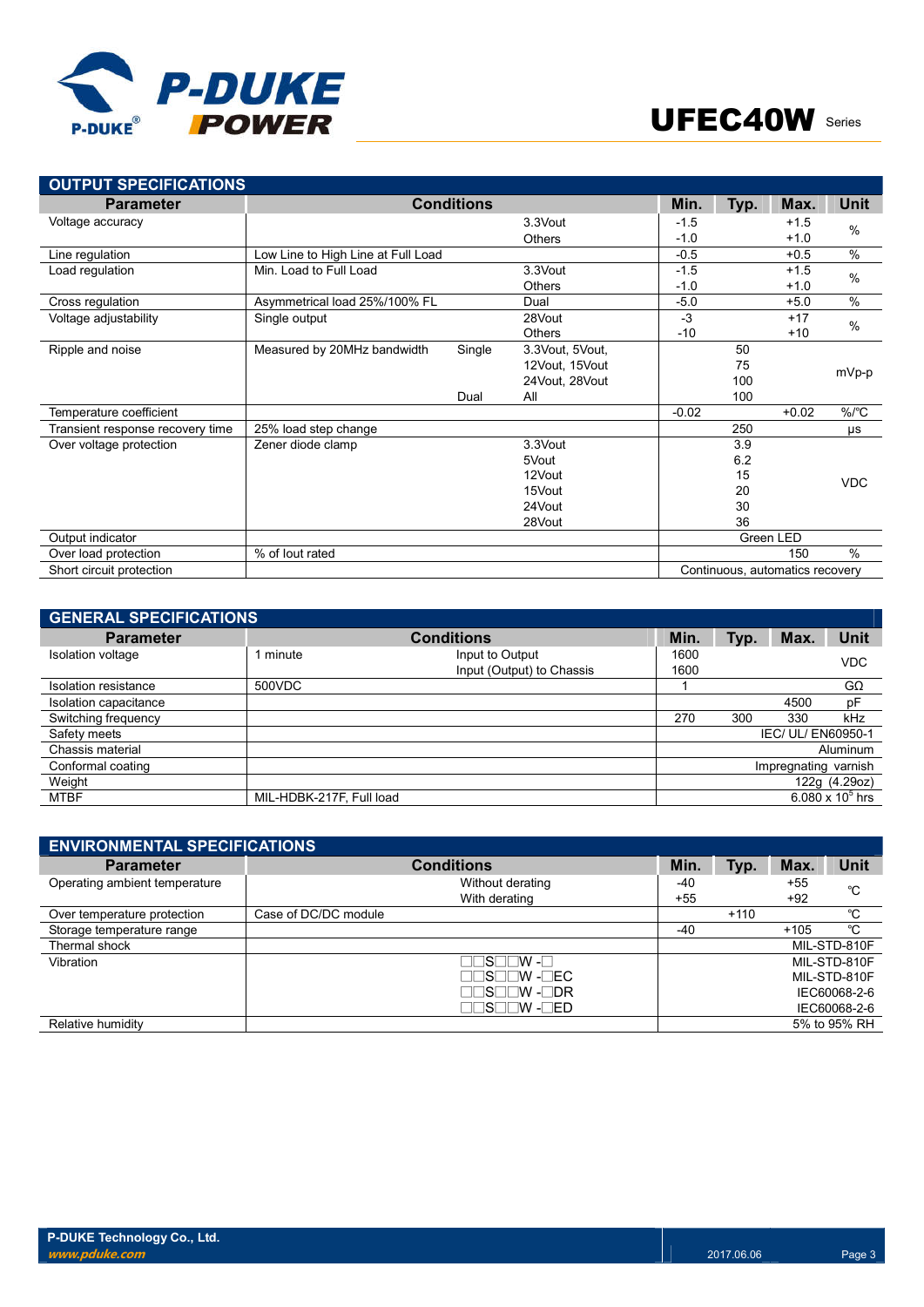

# **EMC SPECIFICATIONS**

| .                              |             |                                     |                  |
|--------------------------------|-------------|-------------------------------------|------------------|
| <b>Parameter</b>               |             | <b>Conditions</b>                   | Level            |
| EMI                            | EN55032     |                                     | Class B          |
| <b>ESD</b>                     | EN61000-4-2 | Air $\pm$ 8kV and Contact $\pm$ 6kV | Perf. Criteria A |
| Radiated immunity              | EN61000-4-3 | 10V/m                               | Perf. Criteria A |
| <b>Fast transient</b>          | EN61000-4-4 | $±$ 2kV                             | Perf. Criteria A |
| Surge                          | EN61000-4-5 | $±$ 1kV                             | Perf. Criteria A |
| Conducted immunity             | EN61000-4-6 | 10Vr.m.s                            | Perf. Criteria A |
| Power frequency magnetic field | EN61000-4-8 | 100A/m continuous: 1000A/m 1 second | Perf. Criteria A |

## **CHARACTERISTIC CURVE**







# **MECHANICAL DRAWING**

### **CHASSIS MOUNTING TYPE**



**BOTTOM VIEW** 



### **TERMINAL CONNECTION**

| NO.                  | <b>SINGLE</b>     | <b>DUAL</b> |
|----------------------|-------------------|-------------|
|                      | $+V$ in           | $+V$ in     |
| 2                    | -Vin              | -Vin        |
| 3                    | Ctrl              | Ctrl        |
|                      | <b>NC</b>         | <b>NC</b>   |
| 5                    | -Vout             | -Vout       |
| 6                    | +Vout             | Common      |
|                      | <b>NC</b>         | +Vout       |
| $\sim$ $\sim$ $\sim$ | $\cdots$ $\cdots$ |             |

 $\frac{1}{2}$  NC : No Connection<br>
≫ Screw terminals – wi

Screw terminals – wire range from 14 to 18 AWG